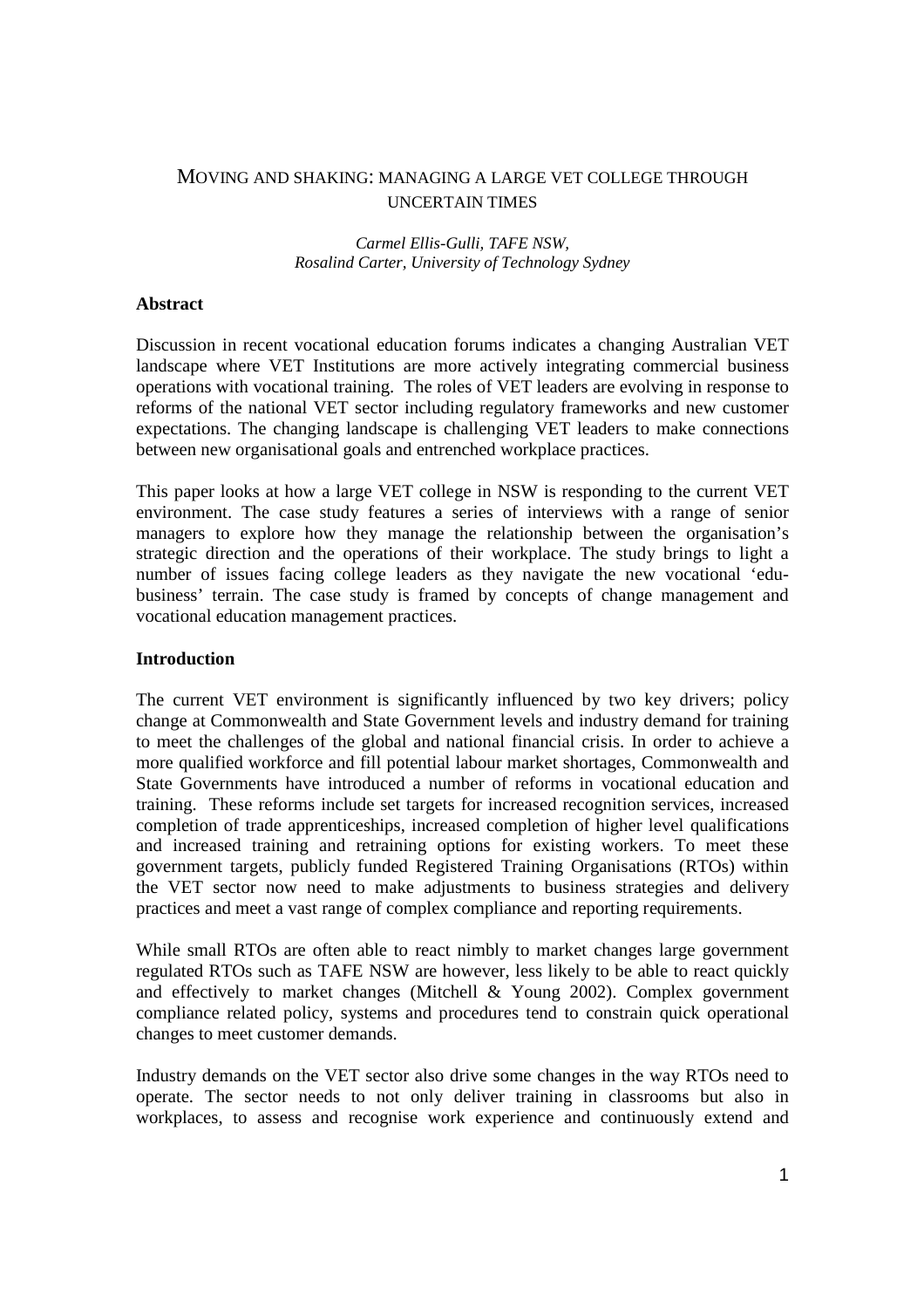develop their services. To remain competitive and relevant, RTOs need to be able to attract business clients, provide highly developed and high quality training 'products' (courses and customise courses packaged with recognition services). In responding to the changed economy and market, one large TAFE NSW Institute has developed a three-year strategic business plan that includes new business targets to address government reforms and to significantly adjust training options. The organisation has allocated a range of business targets to each of its colleges.

At the college level, the introduction of new targets has meant changes to the focus of college business. At an operational level, the college will need to deliver more courses in the workplaces in addition to courses delivered on campus. More qualifications will need to be delivered through partial or full on-line delivery options and by offering recognition for work experience and previous study. New infrastructure in administrative management systems, technical resources, plant and equipment has also been allocated to support the new training environment. The three year time frame for achieving these business sustainability imperatives has been segmented into three annual plans. The first annual plan includes specific targets for three differentiated market segments. The organisation's strategic directions are summarised in the following statement extracted from the organisation's current three year Strategic Plan Towards 2012:

*'A market based approach will improve our service to customers and make us more competitive'. Doc SP 1* 

### **Background and rationale**

The study is located in a large government vocational education organisation in Sydney, NSW. The study looks specifically at the impacts of this new 'edu-business' focussed strategic direction on how training is delivery by teachers and its affect on how nonteaching staff manage college operations. We use this new term 'edu-business' to mean 'an educational organisation operating or planning to operate as a commercial enterprise'. For the purposes of this study a 'middle level manager' includes a head teacher, course coordinator, assistant director, business manager and non teaching managers with responsibilities for college administration.

Preliminary inquiries suggest that other vocational educational organisations with similar challenges will need to also adopt and develop new business oriented ways of managing vocational training in the near future to be competitive. We anticipate this study will shed some light on a range of issues which act to assist and constrain implementation of significant organisational change involving middle level managers and as such, will be useful for future change management planning purposes. The introduction of the new business focussed strategic direction over the past two years has created a number of challenges for teaching and non teaching staff. A key implication of this change in focus is for the organisation's management team to engender new business acumen among staff and to affect significant change in practice and outlook. Observations suggest both teaching and non teaching staff may be challenged to adapt their work and management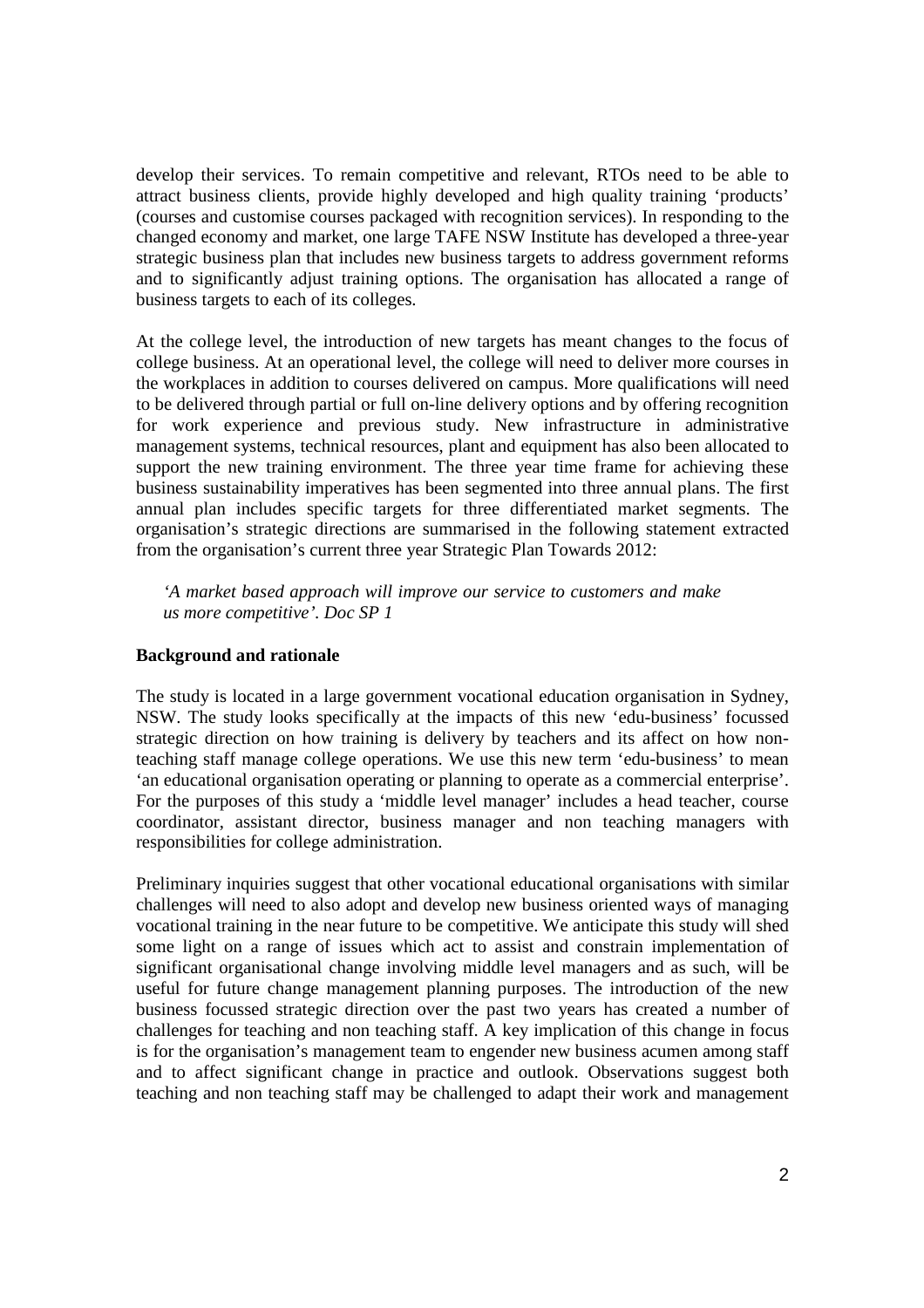practices to more effectively build business opportunities for the organisation along side their existing work in teaching, supporting and managing vocational training.

Observations suggest managers and teachers in this organisation are experiencing some tensions between their commitments to delivering training in the way they 'know' to delivering training in ways 'they don't know', that is, delivery modes with which they are less familiar. A number of teachers and middle managers are facing significant changes in not only course content (what to teach) but also teaching methodologies (how to teach) and the types of students now entering vocational courses (who to teach). Changes appear at the outset to have created some anxiety among both middle level managers and practitioners which could be a cause for some disengagement with the new strategic directions. A recent staff survey (VoiceProject 2009) indicated that staff felt there were insufficient resources within the organisation to meet the demands of work units and insufficient time to work on high priority projects and activities. Some staff felt they needed empowerment, support and acknowledgement and better information about competitors and how to address the organisation's new marketing strategy. Overall, the general feeling from the survey was that staff were not adequately equipped with understanding, resources or support at an organisational level to grow commercial business opportunities.

# **Literature Review**

A review of organisational change literature suggests strategic change requires integration of process of planning, visioning, communicating and implementing significant changes to the way business is organised and conducted (Burnes 1996; Stace & Dunphy 2004). The way businesses manipulate their strategies and redefine their organisational architectures to meet the challenges of changing business environments is critical to their ongoing success. So too is the way organisations adjust their operational strategies to meet the challenges of multiple business contexts. Contemporary organisations often find themselves challenged by the dual demands of managing both differentiation and integration of business strategies (Nadler & Tushman 1999). It is therefore important for organisations undergoing significant change to be able to develop strategies to manage ongoing and changeable practices.

Success factors in a change management process include the creation of a sense of urgency, the perception among workers that planned changes are relevant to them and their work and a desire among staff to participate and support change (Burnes 1996; Hiatt 2006; Mitchell & Young 2002). Successful change management programs also require 'effective management of uncertainty' through proactive communication and establishment of trust (DiFonso & Bordia 1998). Strategic communication however, is a two way engagement between the organisation and workers with the aim of involving workers in and providing feedback on early core ideas (Stace & Dunphy 2004). Further, they suggest a successful change management strategy incorporates a close alignment of not only strategic directions with planned changes but also close alignment with the human resources strategy (Stace & Dunphy 2004). Critical to communication processes therefore are the ways in which workers are enabled to engage with change strategies,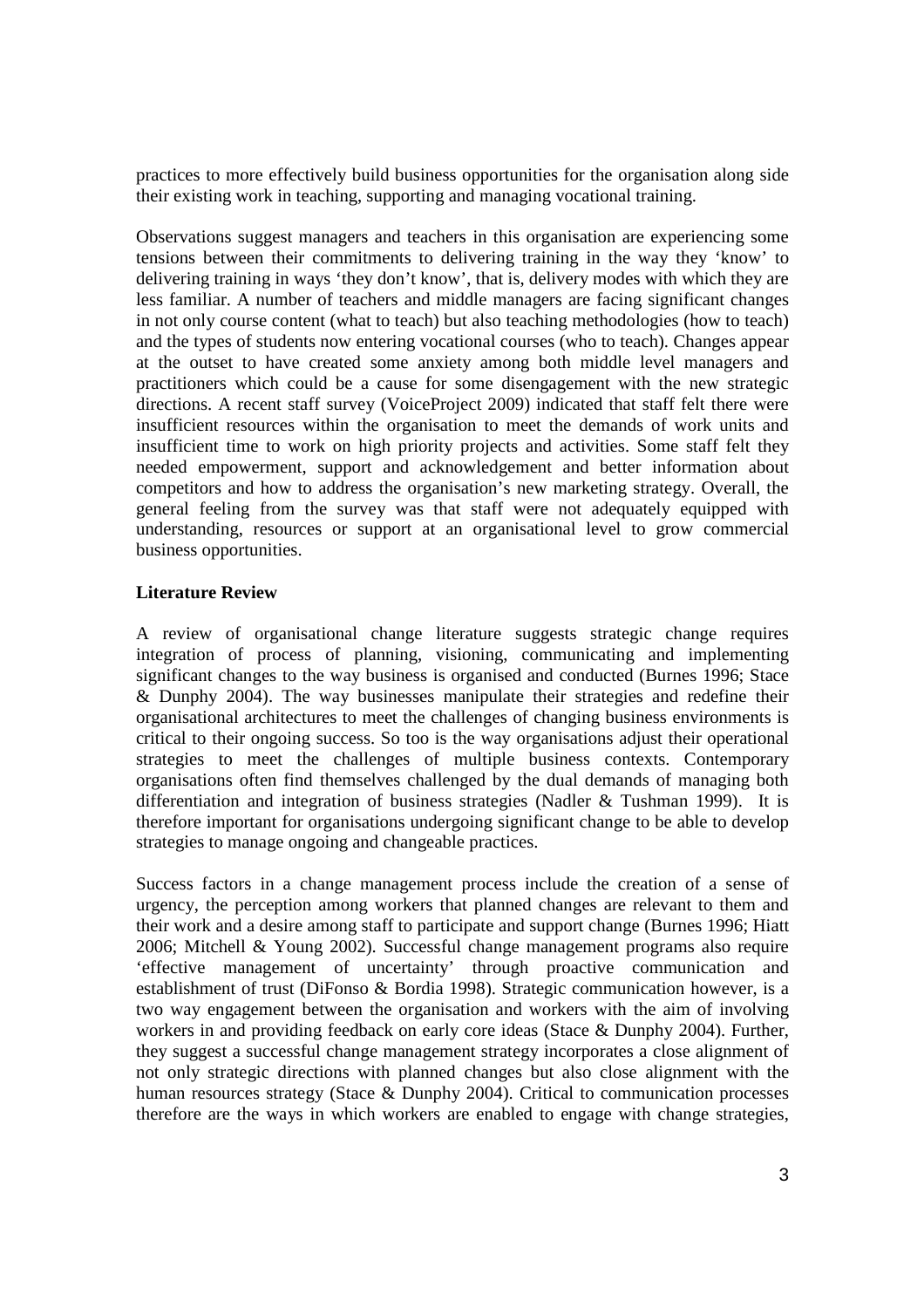contribute effectively to the development of ideas and give and receive feedback in the process of their 'everyday' on-the-job work. It is clear from change management literature that successful change in organisations requires commitment at all levels and is facilitated by changes in behaviours of individuals and groups who make up the organisation (Burnes 1996). A key element of successful change is how strategies engage and support people within the organisation.

Like most strategic change, challenge and disruption to usual ways of working can create tensions and in some cases resistance from within the organisation.

People in organisations bring with them pre-exiting histories and resources which can act to constrain a change process (Clayton et al. 2008) and further inertia to change is common in organisations (Clayton et al. 2008).

Two approaches to organisational change management have evolved in recent decades in response to prevailing economic and environmental circumstances and the changing needs of organisations. Planned approaches to organisational change stress that change is a cyclic process involving diagnosis, action and evaluation (Burnes 1996) and are designed to move the organisation from one fixed state to the next through a series of preplanned steps' (Lewin in Burnes 1996). However, in response to increases in turbulent external conditions the 'planned stages' approach to managing change has given way to 'emergent' approaches which assume that change is continuous and sometimes unpredictable (Burnes 1996). Both approaches however require commitment from individuals and groups to enable business processes to shift from what are sometimes seen by workers as abstract concepts to concrete realities. As Burnes (1996) suggests, the essence of change in an 'emergent' approach is how the organisation moves from the 'known' to the 'unknown'.

The these two concepts of change have since been substituted for models of change which allow managers to exercise more choice and influence over their environment to make incremental changes. As Burnes (2006) suggests, large scale change can easily lose focus on the purpose and relevance of change to many involved, particularly for organisations operating in dynamic and uncertain times. An effective model for managing change is one which enables strategies to be varied to achieve optimum fit with the changing environment (Stace and Dunphy 1993 in Burnes 1996). Small incremental steps in managing change however, allow the organisation to assess the change process and make adjustments when and where necessary.

Important also to managing organisational change is the role managers play in interpreting and communicating strategies and guiding and modelling acceptance of these changes. Managers can make significant contributions to engaging staff and developing worker's core competencies such as understanding organisational strategies and becoming engaged and involved with change. Managers can play important roles in facilitating individual and collective learning strategies through work (Macneil 2001) to assist workers to prepare for change. The reliance on line managers as facilitators of learning has however been challenged by Hager (Bascia et al. 2005). He suggests that in environments of continual change and where line managers are increasingly expected to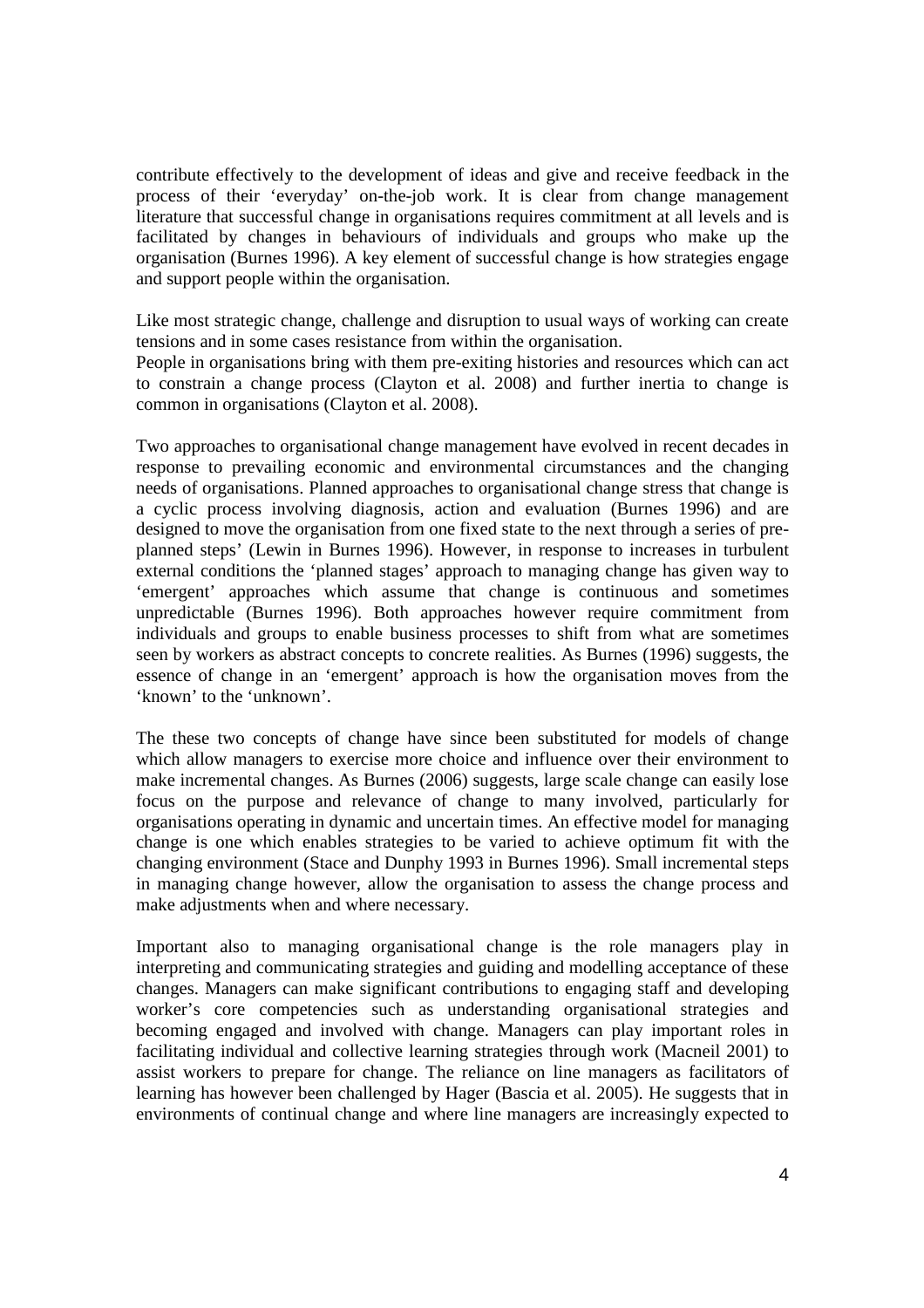facilitate the learning and engagement of others, it is important to also note that line managers 'may not necessarily be as enthusiastic about being learning facilitators as their CEOs may wish them to be'.Common to change management literature is the suggestion that effective organisational changes are often made in incremental steps in alignment with organisational strategic plans, human resource strategies, clear communication strategies and the committed involvement of staff.

# **Method**

A case study strategy (Yin 2003) was used to collect and analyse data for this inquiry. The study incorporates the perspectives of practitioners, senior educational managers and non teaching managers. Semi structured interviews were conducted to inquire into participant's understanding and roles in implementing the organisation's new business strategy. A range of organisational documents were also reviewed to gather insights into the organisation's business strategies and forward planning.

# **Findings and discussion**

Organisational documents indicate there are clear allocations and determinations for colleges and teaching sections to contribute to allocated targets. The ways in which teaching sections contribute to targets is dependent upon capacity and the type of courses taught and as such, section plans to address new strategic directions, vary. While some sections plan for and arrange to increase commercial course delivery, others are better positioned to promote and increase student completions in higher level qualifications and some are well equipped to increase workplace delivery and assessment.

The results of a recent organisational survey indicated staff generally understood how their role contributes to the success of the organisation. Their goals and objectives and interviews indicated a level of acknowledgement and engagement with planning to address allocated strategic directions. Generally, staff indicated positive perspectives on the need to make changes to traditional course delivery and address allocated targets in a new business focused environment. However, the survey also revealed a number of areas for potential organisational improvement. A number of staff commented that there were insufficient people employed to meet the demands of work units and insufficient time to work on high priority projects and activities. The survey also revealed that few staff felt they were given enough support to increase commercial business opportunities for the organisation.

Data from interviews and documents (TAFENSW 2009) were analysed and sorted into themes relating to:

- 1. staff awareness of the new strategic directions
- 2. organisational communication
- 3. engagement of staff with implementing strategies
- 4. aids and constraints to implementation of the new business focused Strategic **Direction**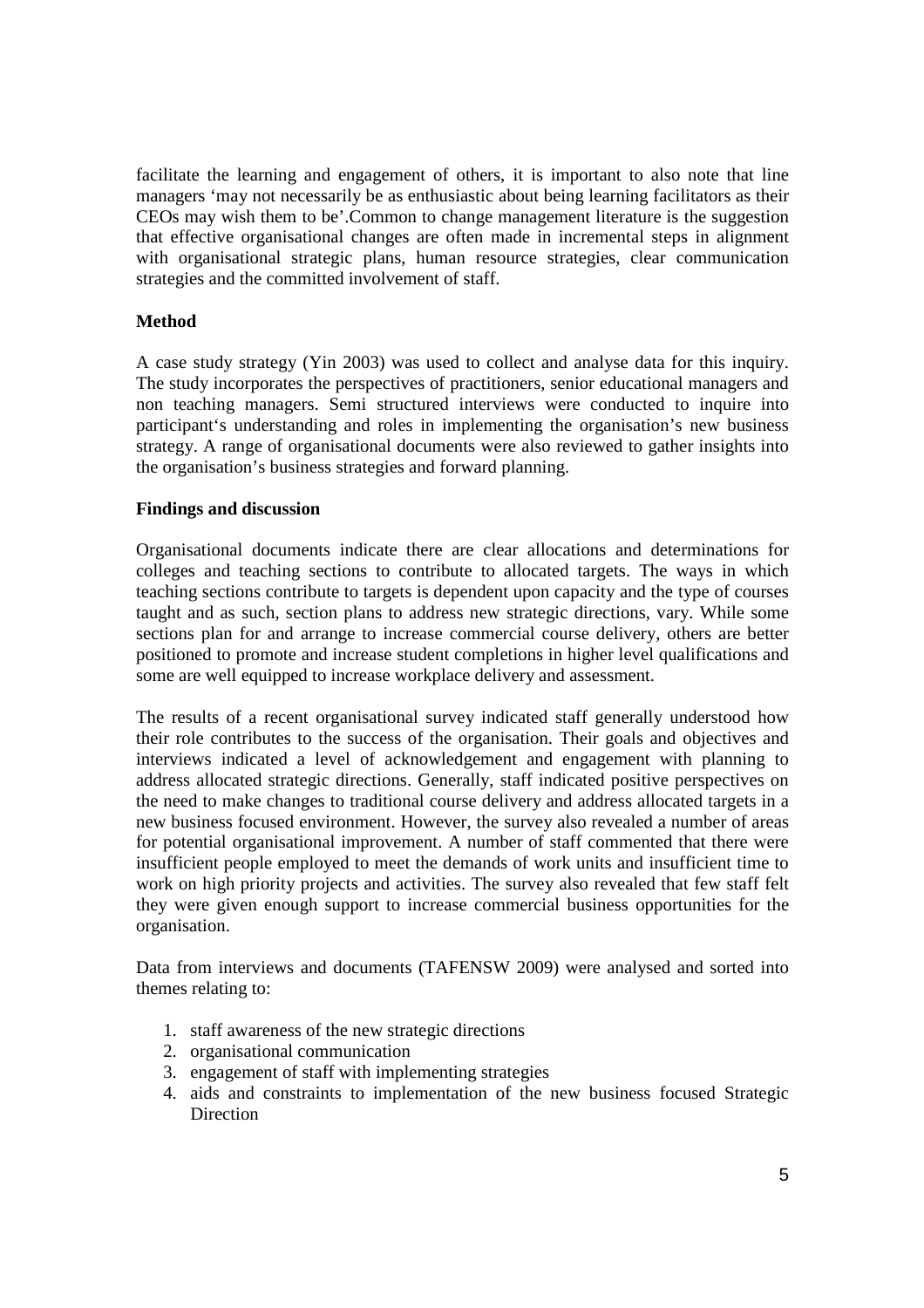Responses from semi structured interviews with senior educational managers indicate their understanding of the requirements of the strategic plan and how they contribute to it are limited. While managers indicated awareness of the new strategies to build commercial business they were faced with a range of constraints in engaging their teams in developing and applying strategies.

### *1. staff awareness of the new strategic directions*

In interviews, teachers indicated general awareness of the organisation's strategic plan and the need to meet obligations on a number of government reforms in education and training. However, not all teachers interviewed were clear about the areas of reforms nor the percentage targets for their respective disciplines. Teachers indicated a general understanding that the organisation needs to increase it's commercial revenue to supplement government funding. Teachers were also aware of the need to make contributions to this through reallocation of resources and more focussed educational practices in their respective teaching sections. Non teaching educational managers were also aware of the government reforms, college targets and need to increase commercial revenue through commercial course packaging, recognition services and workplace delivery. Staff were aware of the organisation's shift from a primarily government funded organisation to a more commercial, business focussed organisation and some had commenced making changes within their teams to respond to and service customers and clients in a more 'customer focused way'.

### *2. organisational communication*

The need for clear, effective and distinctive communication of organisational strategies and directions within organisations as a way to introduce and manage change is noted by Stace and Dunphy (2004), Burnes (1996), DiFonso and Bordia (1998) and others. While interviewees indicated a general awareness of the published Strategic Directions documents and elements of the national vocational agenda, some managers indicated they had not read the document and were not familiar with specific targets set by the organisation. Effective communication strategies for leading change in organisations appears to have been implemented at higher levels with the organisation however, there appeared to be gaps in understanding in some sections of the organisation about how sections would address allocated targets and contribute to overall organisational strategies. While some middle level managers were aware of the existence of the organisation's new strategic directions, others were unsure, and in some cases, unaware of the scale of changes proposed. Some managers were unaware of the specific targets allocated to their own sections and had not commenced planning for implementing significant changes. Much of the 'awareness' among teachers centred around terms familiar to them such as understanding of the need to 'increase commercial delivery' and increase 'recognition'.

While organisational targets have been widely distributed and discussed in organisational forums, evidence suggests that staff understanding of the implications of introducing and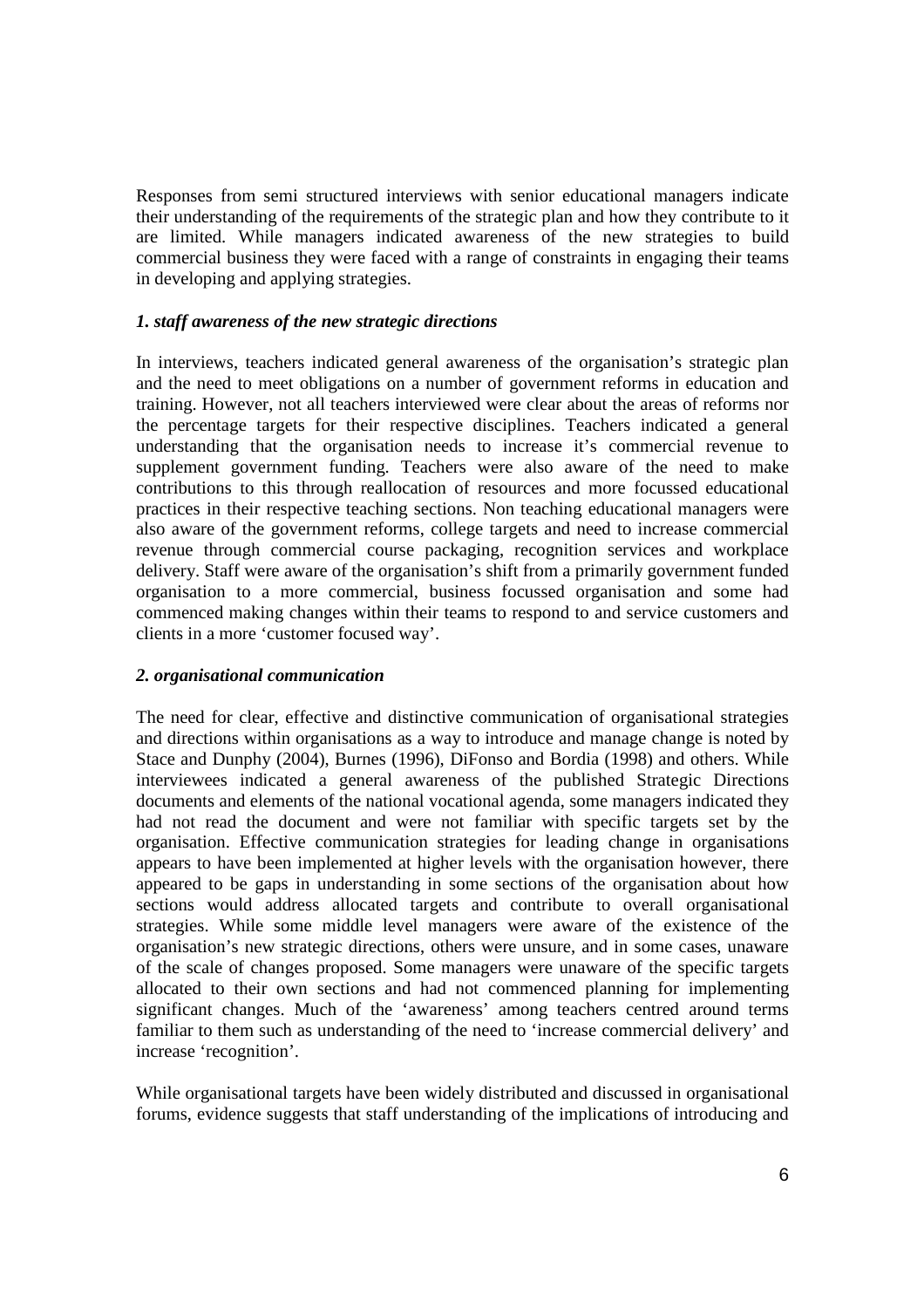managing reforms in individual sections within the college lacked clarity or any sense of urgency. The study suggests some 'breaks in the communication chain' between senior managers, middle managers and teachers, and between middle managers and non teaching staff. The study suggested a level of inertia among some staff to engage with large scale changes particularly changes which challenge established practice, roles and working conditions. The lack of engagement by some staff was attributed by them to a lack of time and awareness of their responsibilities to address allocated targets. Interviews also indicated some staff felt some of the changes were not relevant to their own work areas and as such had to a large extent, not engaged with the changes. The way in which new targets were to be addressed was perceived to be the responsibility of 'others'. There appeared to be a 'break' in the communication and action chain between different levels within the organisation's hierarchy. As Caldwell 2003 (Andrews, Cameron & Harris 2008) suggest, there is often a 'complex interaction' that takes place between senior managers and middle level managers. The diversity and multiplicity of interactions between levels of managers within the organisation appears to have influenced the way in which strategies and plans are interpreted and operationalised at the teacher level.

### *3. engagement of staff in implementing strategies*

The organisation has developed a strategic direction document in which outcomes are very clearly defined. However, apart from setting incremental targets per year the colleges are responsible for developing a full implementation plan in collaboration with individual teaching sections. Some interviewees indicated they felt uncomfortable about developing 'edu-business' plans at the section level citing concern about implications of particular targets and in some cases concern about the philosophical change in direction of vocational education. Public sector VET teachers are often not in a position to, nor familiar with having responsibility to implement educational profiling decisions which are determined at an organisational level. In the new 'edu-business' focused environment, business targets are now being set at the teaching section level which requires, for the first time, active teacher engagement.

Previous targets have centred around the quality of educational delivery and customer satisfaction. The new targets are now explicit and require more focused teacher engagement. The new targets now demand a change in teacher delivery practices. For example, one new target for the organisation requires fifty percent of delivery to occur in the workplace or online. What this means for the college is a significant reduction in classroom delivery and assessment. Many staff interviewed found this, together with the prospect of teaching and assessing in workplaces to be daunting and difficult. Further, staff interviewed suggested some targets were impractical for their teaching sections and were unsure how they would be able to contribute to achieving targets. Teacher experiences in this study support Doyle et al (2005) in (Andrews, Cameron & Harris 2008), who suggest that in the broader context of managing change, albeit in the UK, the experience of public sector managers is often less satisfactory compared to their private sector counterparts. They attribute this largely to the nature of public policy which is 'based on ministerial edicts, non-negotiable timeframes, lack of planning time and little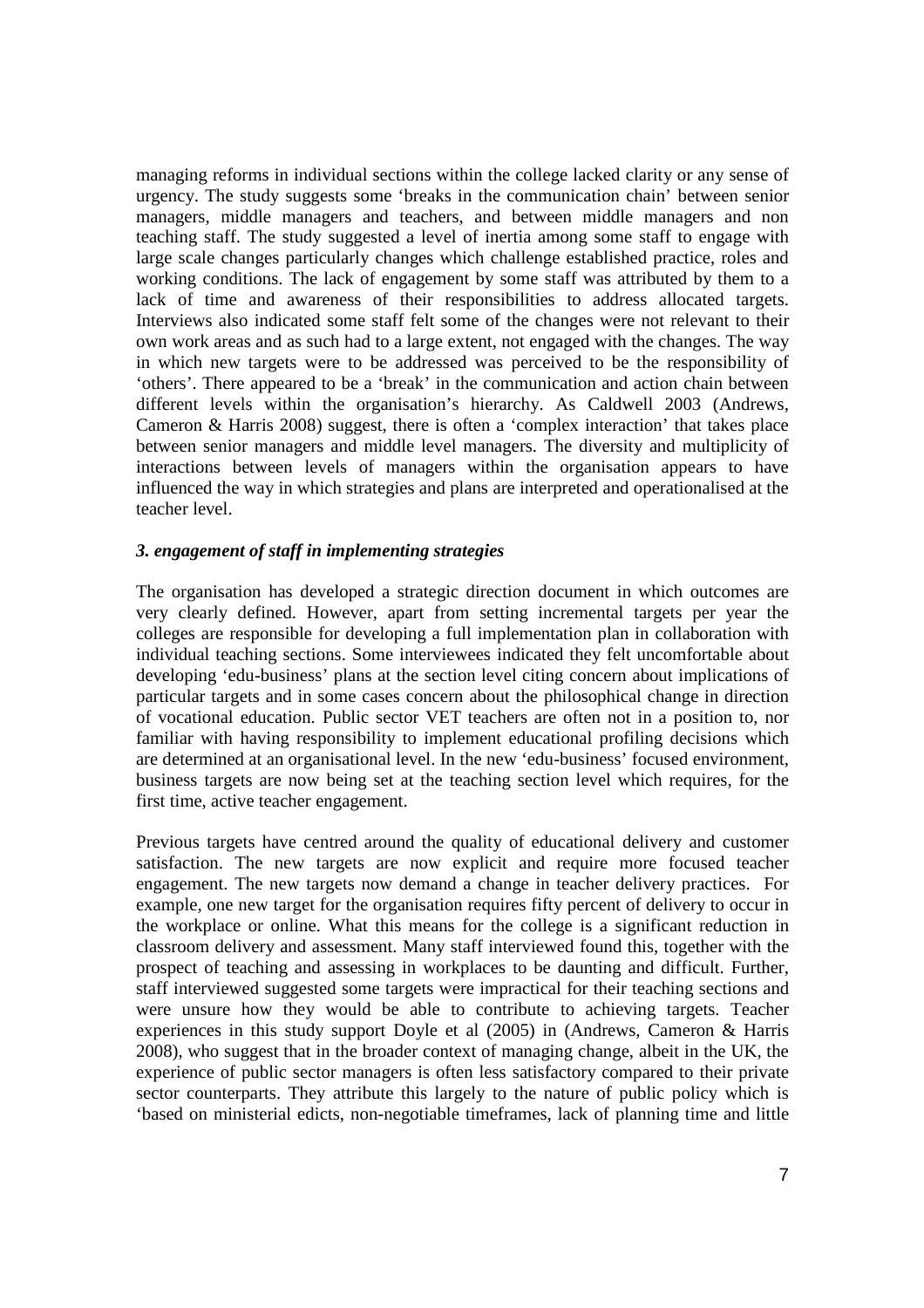consideration of logistical and political implementation issues'. Interviewees in our study indicated they felt more comfortable and some preferred to continue teaching in a traditional institution based training environment where students attend classes and teachers deliver classroom training.

The strategy to increase commercial course delivery was generally acknowledged by teachers and managers as bringing financial benefits to the organisation. Increasing revenue was seen as a high priority for the organisation to supplement diminishing government funding and to build the organisation's capability to become more business focussed. However, teachers including head teachers noted that new commercial pricing on training products could deter students from attaining qualifications and appropriate licensing. There was a concern, particularly among trade teachers that industry standards could be affected if tradesmen and women opt out of obtaining licences and 'work underground' without the required licence. As one teacher noted:

*'…students just don't have the money for \$1250 a subject…and 40-50% of students will say well I won't worry about my licence. That will have an impact down the street in 3-4 years time because stubbornness will stop people from doing it. And then we will have a trade shortage and a licence shortage'.* Max

Recognition and workplace delivery were also seen as difficult strategies to implement for some trade based courses. While the organisation sees workplace training delivery as presenting a range of benefits for both students and business clients, teachers interviewed indicated that workplace delivery also presents a range of difficulties for students and for teachers. Workplace delivered training and assessments need to be planned and synchronised with workplace commitments. However, training plans which are aligned with curriculum and assessment requirements may not necessarily align with workplace projects and can be disrupted by environmental circumstances. As one teacher noted difficulties when discussing arrangements for workplace assessments:

*'…online assessment can be set up for a day , (teacher) goes out , guys start digging, hit rock, have to get a backhoe in, so logistically it's a time matter more than anything'.* Ray

There were other perspectives too that indicated there was reticence with the new business focus. Some teachers indicated they had philosophical difficulty addressing the new strategies. Managers in foundational education preparing students for higher level qualifications as part of TAFEs community social obligations, felt that their work was significantly important to the organisation but that their work was not adequately reflected in the market segments depicted in the strategic plan.

*4. aids and constraints affecting the implementation of the new business focussed Strategic Direction*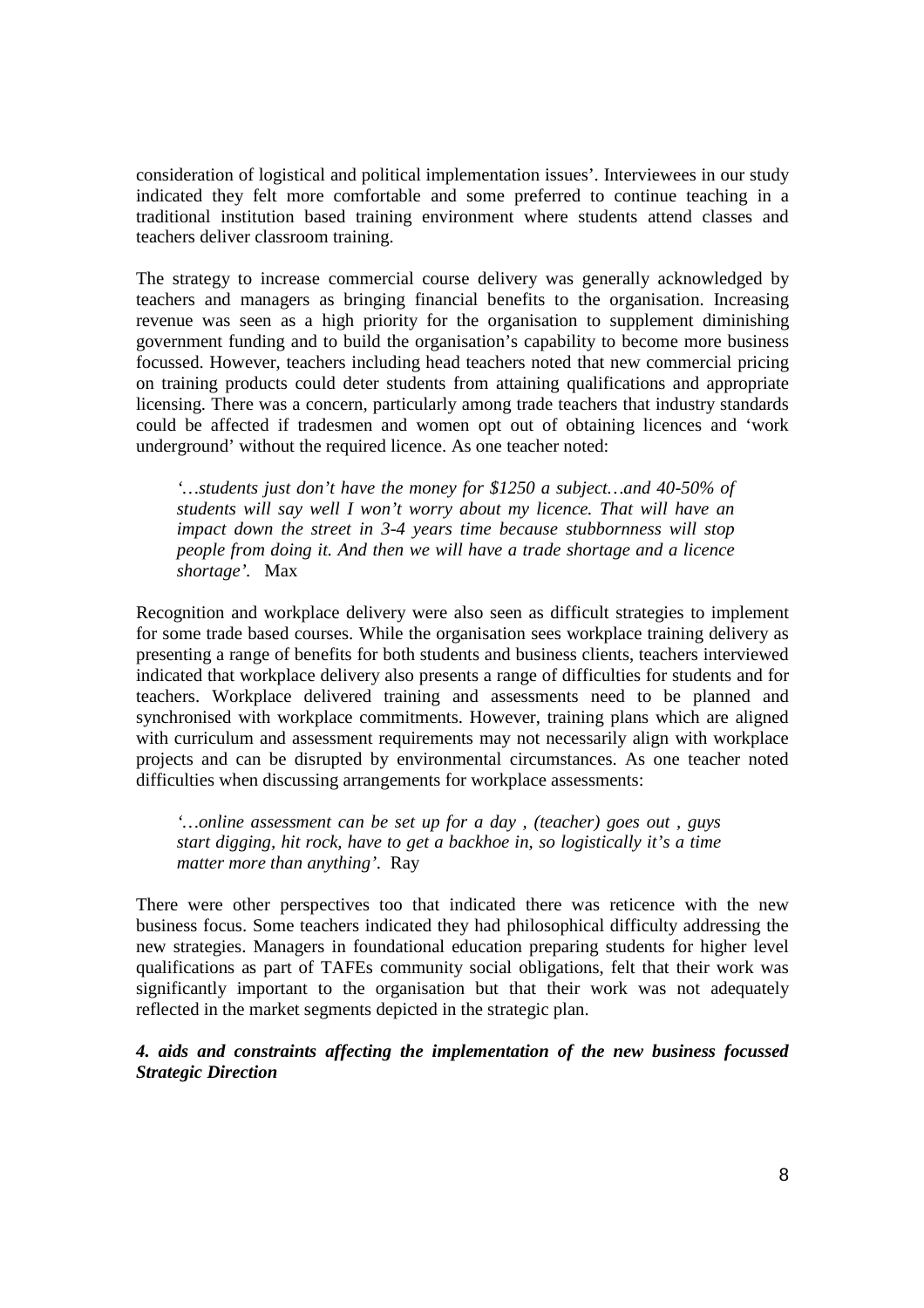A number of constraints to working in this new business focussed environment were noted by teachers and managers. Among the constraints and challenges were issues relating to embracing and dealing with change. For example, one manager noted that:

*'(some) staff aren't willing to move with the organisation... some are happy to do what they've always done and the organisation has allowed this to happen and …some (staff) don't agree that that's the way the organisation should be going ...there are people who are really opposed to education becoming commercialised'.* Belinda

Concerns were also noted that some teachers were reluctant to adopt new work practices because past experiences had been either unproductive or not practical. Older managers in one section were seen by younger workers as 'knowing it all' and as 'being complacent'. However, despite this, one younger teacher noted that the new work environment 'had bought a new set of opportunities and anew lease on life for him'. Younger managers appeared generally to be more aware of the benefits of the new business focus for themselves and for the organisation and appeared to be energised by it rather than cynical and resistant as older workers appeared to them to be. The positive effects of change in organisations is noted by (Stace & Dunphy 2004). A number of managers noted the positive perspective bought to the organisation by the new business focus. Several teachers noted a sense of 'belonging' to a large training organisation and their role in delivering competitive, up to date training using up to date technologies. One manager noted the new business behaviour of the organisation was bringing a different level of accountability to the way public money was being spent. Another manager noted a new level of consistency in the way in which information was being presented to customers. The new market identity which formed part of the new strategic plan was seen as a positive change for the organisation and the college.

### **Conclusion**

The new 'edu-business' focused strategy being introduced in this organisation is approaching the end of year one of a three year strategic plan. Evidence suggests that some middle managers and teachers are generally aware of the organisation's new strategic direction and government reforms in vocational education and training and that the new directions will bring significant change to the way vocational training is offered. Some staff are clearly aware of the need to address allocated targets, and as such have commenced planning to increase commercial delivery, recognition and workplace assessments in some course areas. Other middle managers and teachers however, indicate that while they are aware of government reforms and organisational need to operate in a more business focussed way, they are unclear about how they should develop plans to address allocated targets. Further, some teaching sections indicated that the nature of the courses they teach means they are unable to address some reforms and consequently unable to achieve allocated targets. The future of vocational education also concerns some teachers who prefer to see vocational education remain a government funded public and social service.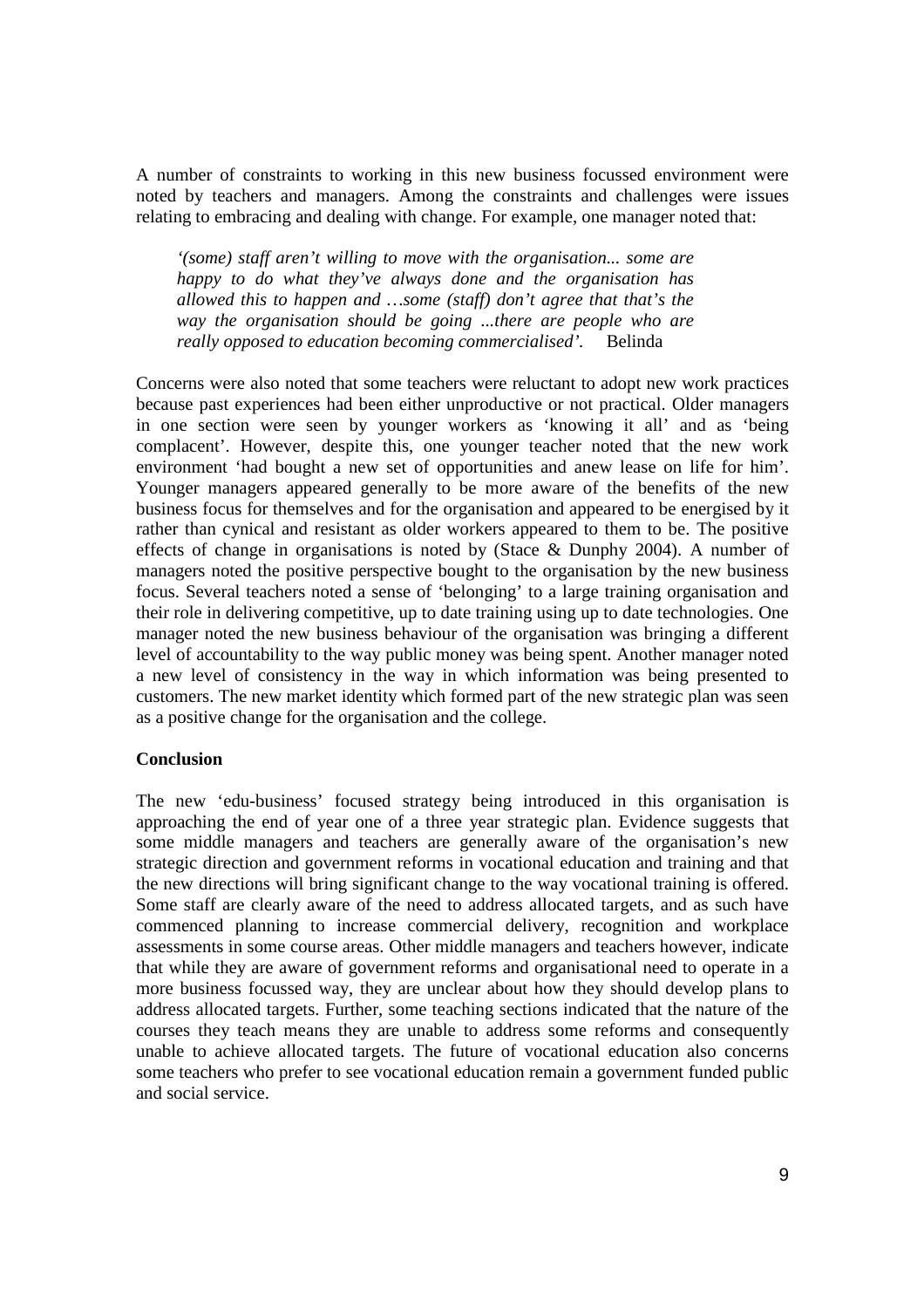The study has revealed a number of gaps in understanding of government reforms and the implications for the college over the next few years. There appears to be a relatively weak link between the organisation's strategies and actual proactive planning to achieve allocated targets. There appears to be little sense of urgency for change among staff. A level of complacency appears to exist at the operational and functional level within the organisation.

Findings from this study indicate staff engagement with organisational strategies varies significantly between senior and non senior levels. While senior levels in the organisation are clearly aware of and understand the implications of the new strategy, staff at other levels in the organisation currently perceive the strategies as less urgent and in some cases unachievable. Findings support arguments that successful organisational change requires effective strategies to manage change in increments and that the distance between the originator and those implementing the change is critical. It further supports the precept that no matter how effective the communication model, take up can be impeded if there is a lack of sense of relevance and urgency and if feelings of uncertainty among staff are not adequately addressed. The study suggests a need for the organisation to consider ways to more effectively include staff in early stages of change to 'move and shake' old habits and ensure the new 'edu-business' work environment produces successful outcomes in line with planned strategies.

#### **References**

Andrews, J., Cameron, H. & Harris, M. 2008, 'All Change? Managers' experience of organisational change theory and practice', *Journal of Organisational Change Management* vol. 21, no. 3, pp. 300-314.

Bascia, N., Cumming, A., Datnow, A., Leithwood, K. & Livingstone, D. (eds) 2005, *International Handbook of Education Policy* 1edn, vol. 13

- Springer , The Netherlands.
- Burnes, B. 1996, *Managing Change: A Strategic Approach to Organisational Dynamics*, Pitman Publishing.
- Clayton, B., Fisher, T., Harris, R., Bateman, A. & Brown, M. 2008, *A study in difference: Structures and cultures in Australian registered training organisations*, Report Number Research Activity 4, National Centre for Vocational Education and Training Adelaide.
- DiFonso, N. & Bordia, P. 1998, 'A Tale of two corporations: managing uncertainty during organsiational change', *Human Resource Management* vol. 37, no. 3 & 4, pp. 295-303.
- Hiatt, J. 2006, *ADKAR: A model for change in business, government and community*  Proshi, Colorado.
- Macneil, C. 2001, 'The supervisor as a facilitator of informal learning in work teams', *Journal of Workplace Learning*, vol. 13, no. 5/6, pp. 246-253.
- Mitchell, J. & Young, S. 2002, 'Developing Management Skills for High Performing VET Organisations', *VET*.